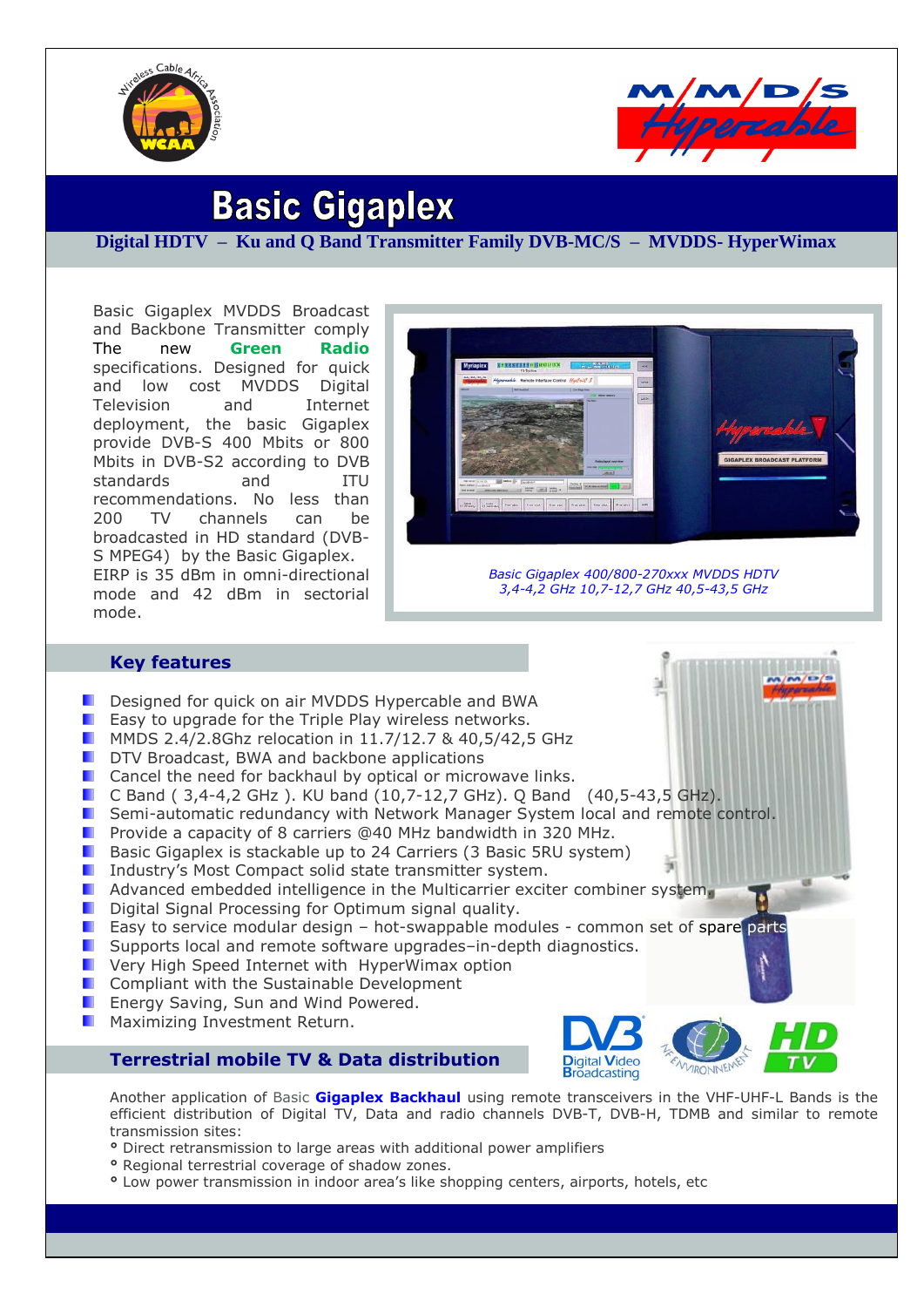## Hypercable the Wireless Cable

An Hypercable repeater in the mountain. Powered by sun and windmill for satellite retransmission in a deep valley not line of sight to the satellite

## **Product data sheet specifications**

Each Hypercable Gigaplex integrates the exciter platform designed to ensure any migration to any DVB standard and any new wireless application. With our proprietary automatic gain control (AGC) and Phase Noise Reducer the Gigaplex line delivers the maximum output power for very low main power consumption and the better phase noise quality for DVB-S-QPSK, DVB-S2-8PSK-16APSK-32APSK Broadcasting standards. Gigaplex family have been designed with a highly modular architecture to reduce running costs and makes the transmitters and the system easy to maintain in service.

- **°** Fine output power tuning 0 dBm to 25 dBm. High Linearity, Compression point @ 2dB 27 dBm
- **°** EIRP up to 43 dBm for broadcast service up to 50 km.
- **°** AGC better than +- 01 dB in a 33 dB dynamical range
- **°** Full IP Ethernet Gigabit interfaces, ASI modules cabling.
- **°** Large family of transmit and receive antennas MISO and SIMO systems with space and angular diversity.

### **OPTIONS**:

- **°** GPS 10 MHz genlock
- **°** 48 VDC powered for easy wind or solar energy system
- **°** GigaplexS2 **modulators** to drive MFN SFN remote transceivers.
- **°** Gigaplex Transceiver for DVB-T DVB-H Broadcasting VHF-UHF

## **Bandwidth and data flow specifications**

Hypercable Basic Gigaplex Single Polarization Ref. S1 Orthomode Polarization Ref. O2 Radio data output and bandwidth occupancy, Modulation DVB-S2 8PSK C Band:  $3.2 - 4.2$  GHz  $5 - 6$  GHz KU Band: 10.7 - 11.7 or 11.7 - 12.7 GHz Q Band: 40.5 - 41.5 or 41.5 - 42.5 or 42.5 - 43.5 GHz Bandwidth occupancy (MHz) Radio Throughput (Gigabits) Gigaplex  $400-S1 -$ One Rack 5 RU 320  $\hspace{1.5cm}$  320 0.800 Gigaplex 800-O2 - Two Racks 5 RU 320 1.600











Radio TX ODU Omni TX Four sectorial TX High gain 90 & 120cm Energy by solar panels Furtive RX antenna<br>27 dBm antenna 10 dB 360° 4x17dB Inverted Gregorian 40dB combined with wind mills 45-75-90-120 cm

Inverted Gregorian 40dB combined with wind mills

**For further information, about Operators and Distributors franchising please contact M/M/D/S Hypercable**

**M/M/D/S** *Hypercable* **®** S.A.R.L. - 81 rue des Carrières - ZA La Ronze 69440 - Taluyers - France TEL: + 33 4 78 48 74 75 - Cell: +33 6 82 82 38 73 - Mail: info@hypercable.fr - Web: [www.hypercable.fr](http://www.hypercable.fr/) *Hypercable* **® The Wireless Broadband ®** 



**OPTION:**  *Weatherproof de-icing radome for ODU transmitter and antennae system*